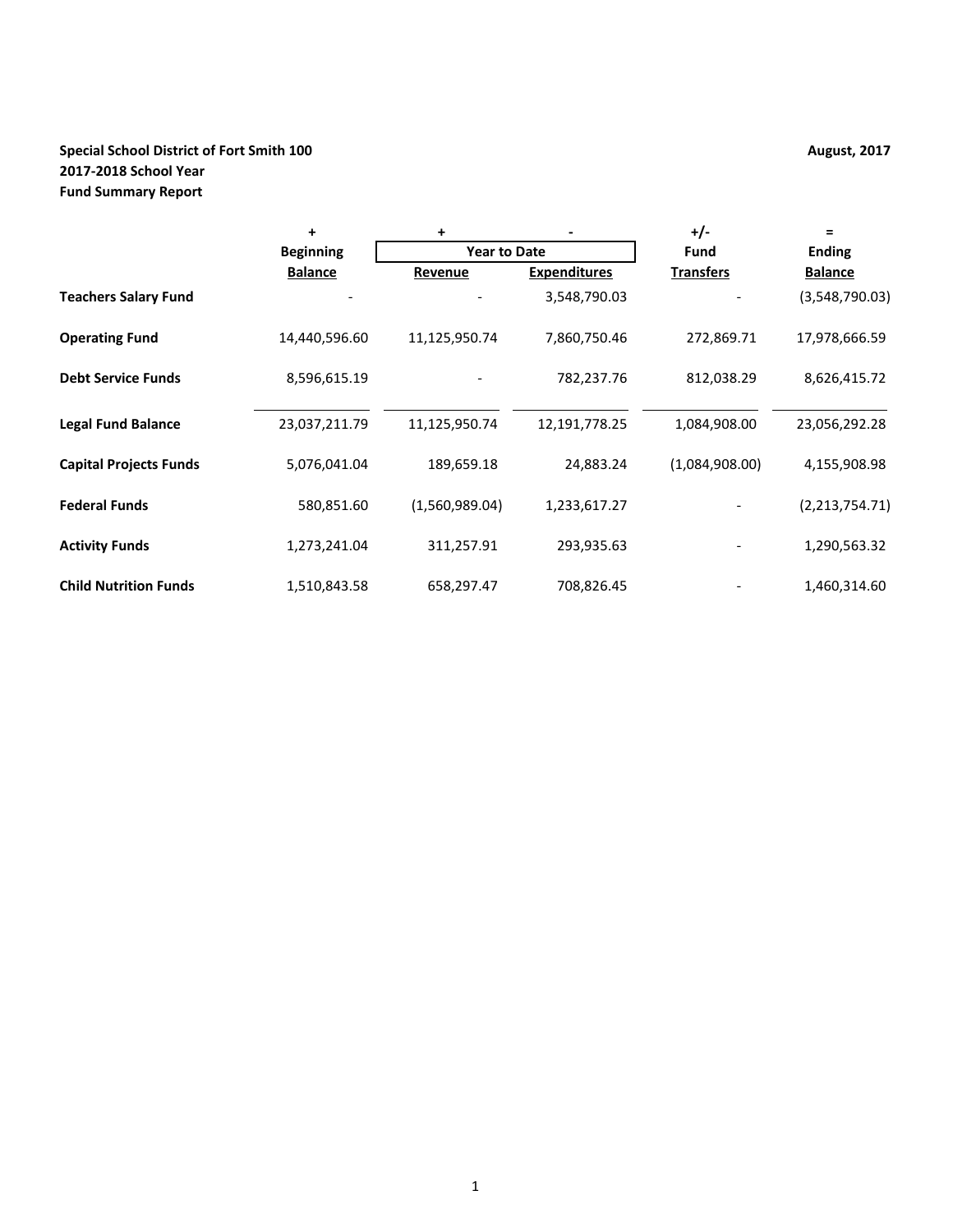# **Special School District of Fort Smith 100 August, 2017 August, 2017 2017-2018 School Year Revenue Report**

|                                 | <b>August, 2017</b> | <b>Year to Date</b> | <b>Budget</b> | (Excess) or<br><b>Short of Funds</b> |
|---------------------------------|---------------------|---------------------|---------------|--------------------------------------|
| Property Taxes - Jul-Dec        | 1,089,525.81        | 1,089,525.81        | 35,421,738    | 34,332,212                           |
| Property Taxes - Jan-Jun        |                     |                     | 15,564,767    | 15,564,767                           |
| Property Taxes - Delinquent     | 94,893.45           | 94,893.45           | 2,266,160     | 2,171,267                            |
| Property Taxes - Excess Comm    |                     |                     | 703,731       | 703,731                              |
| Revenues in Lieu of Taxes       |                     |                     | 510,000       | 510,000                              |
| Penalties/Interest on Tax       | 1,737.03            | 1,737.03            |               | (1,737)                              |
| <b>Interest Revenue</b>         | 6,312.36            | 12,329.02           | 100,000       | 87,671                               |
| Contributions                   |                     |                     |               |                                      |
| <b>Turf Sponsorships</b>        | 35,500.00           | 46,000.00           |               | (46,000)                             |
| Sale/Loss Compensation          |                     | (1, 274, 571.00)    | 1,444,978     | 2,719,549                            |
| <b>State Foundation Funding</b> | 9,674,628.00        | 9,674,628.00        | 58,047,765    | 48,373,137                           |
| 98% Uniform Rate of Tax         |                     |                     | 883,894       | 883,894                              |
| <b>Other Local Revenue</b>      | 37,188.20           | 62,000.25           | 302,275       | 240,275                              |
| Daycare Fees                    | 26,420.00           | 26,420.00           | 187,042       | 160,622                              |
| Severance Tax                   |                     |                     | 1,000         | 1,000                                |
| Special Ed Supervision          |                     |                     |               |                                      |
| Special Ed Catastrophic         |                     |                     |               |                                      |
| <b>Residential Treatment</b>    |                     |                     | 925,000       | 925,000                              |
| <b>Professional Development</b> |                     |                     | 371,744       | 371,744                              |
| <b>ALE</b>                      |                     |                     | 385,172       | 385,172                              |
| <b>ELL</b>                      |                     |                     | 1,374,984     | 1,374,984                            |
| <b>NSL</b>                      | 985,551.00          | 985,551.00          | 10,841,065    | 9,855,514                            |
| <b>Workforce Centers</b>        | 49,088.65           | 49,088.65           | 87,229        | 38,140                               |
| <b>General Facility Funds</b>   |                     |                     |               |                                      |
| Debt Service Funds              |                     | 18,062.00           |               | (18,062)                             |
| <b>Student Growth Funds</b>     |                     |                     |               |                                      |
| College & Career Readiness      | 13,422.18           | 13,422.18           |               | (13, 422)                            |
| <b>Broadband Match</b>          |                     |                     |               |                                      |
| <b>Other State Funds</b>        |                     | (5,254.00)          | 279,132       | 284,386                              |
| <b>Adult Education</b>          | 21,188.35           | 21,188.35           | 950,000       | 928,812                              |
| <b>State Preschool</b>          |                     |                     | 260,899       | 260,899                              |
| <b>ABC Grant</b>                | 155,465.00          | 310,930.00          | 1,554,650     | 1,243,720                            |
| <b>Indirect Cost Revenue</b>    |                     |                     | 230,033       | 230,033                              |
| Total                           | 12,190,920.03       | 11,125,950.74       | 132,693,257   | 121,567,308                          |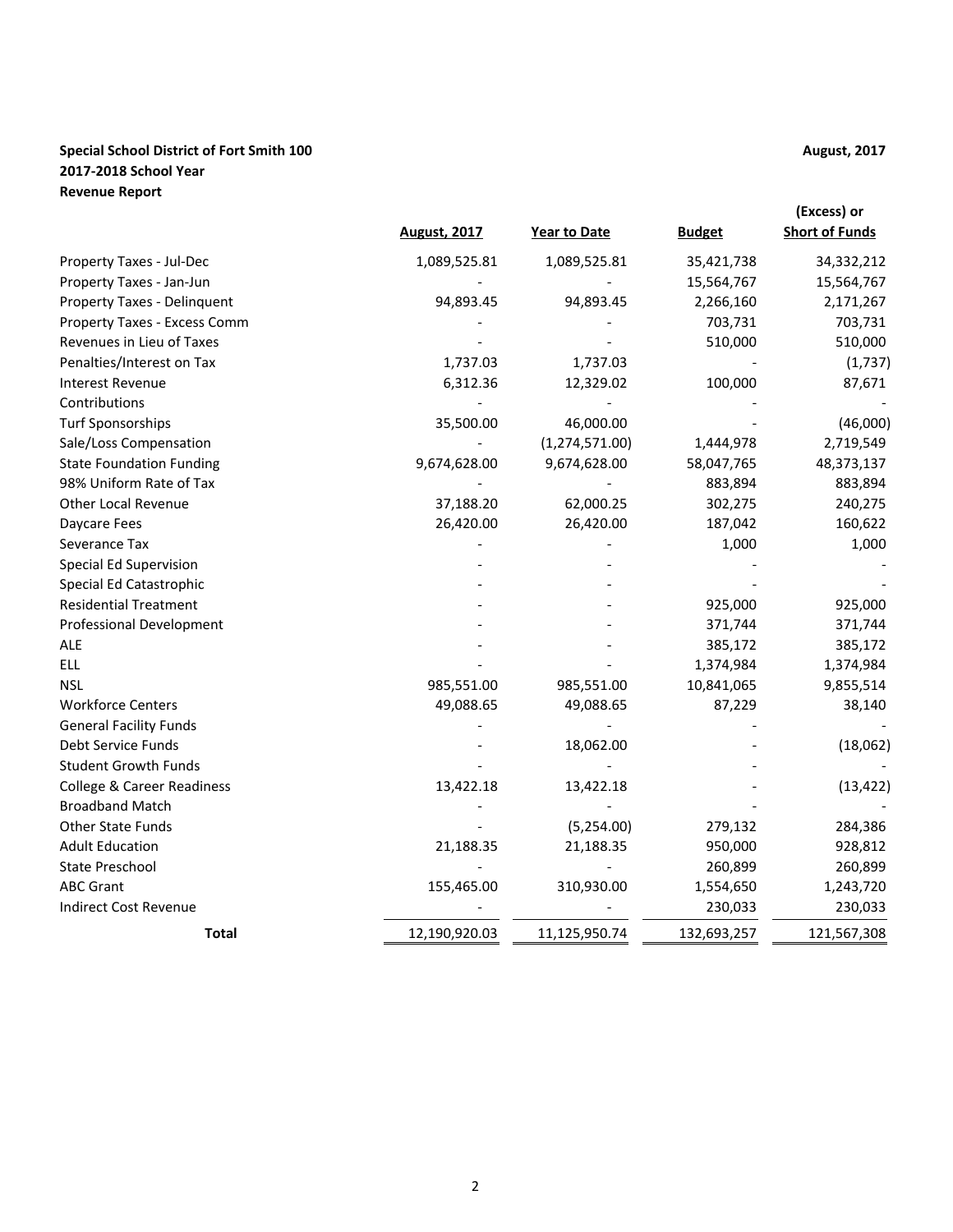# **Special School District of Fort Smith 100 August, 2017 August, 2017 2017-2018 School Year Expenditure Report**

|                                     | <b>August, 2017</b> | <b>Year to Date</b> | <b>Budget</b> | (Overage) or<br><b>Left to Spent</b> |
|-------------------------------------|---------------------|---------------------|---------------|--------------------------------------|
| <b>Teachers Salary Fund</b>         |                     |                     |               |                                      |
| <b>Regular Education</b>            | 1,685,563.33        | 1,801,659.06        | 38,026,029    | 36,224,370                           |
| <b>Special Education</b>            | 7,590.07            | 7,590.07            | 5,588,965     | 5,581,375                            |
| <b>Vocational Education</b>         | 238,880.82          | 241,627.45          | 2,542,697     | 2,301,070                            |
| <b>Compensatory Education</b>       | 138,131.91          | 140,081.91          | 781,942       | 641,860                              |
| <b>Other Education</b>              | 95,714.07           | 99,770.47           | 2,568,692     | 2,468,921                            |
| <b>Pupil Services</b>               | 247,192.44          | 258,753.49          | 4,354,379     | 4,095,625                            |
| <b>Instructional Staff Services</b> | 380,811.22          | 437,701.65          | 4,960,015     | 4,522,313                            |
| <b>Administrative Services</b>      | 50,112.22           | 75,168.33           | 600,665       | 525,497                              |
| <b>School Admin Services</b>        | 364,549.64          | 458,673.95          | 4,259,794     | 3,801,120                            |
| <b>Central Services</b>             | 18,509.10           | 27,763.65           | 222,109       | 194,345                              |
| <b>Other Services</b>               |                     |                     |               |                                      |
| <b>Totals</b>                       | 3,227,054.82        | 3,548,790.03        | 63,905,288    | 60,356,496                           |
| <b>Operating Fund</b>               |                     |                     |               |                                      |
| <b>Regular Education</b>            | 1,219,484.26        | 1,804,935.13        | 18,239,248    | 16,434,313                           |
| <b>Special Education</b>            | 113,653.57          | 114,094.27          | 3,176,095     | 3,062,001                            |
| <b>Vocational Education</b>         | 46,973.78           | 48,248.93           | 837,146       | 788,897                              |
| <b>Compensatory Education</b>       | 90,269.72           | 100,506.54          | 959,042       | 858,535                              |
| <b>Other Education</b>              | 67,168.78           | 76,337.90           | 1,788,285     | 1,711,947                            |
| <b>Pupil Services</b>               | 308,275.95          | 314,632.68          | 4,955,918     | 4,641,285                            |
| <b>Instructional Staff Services</b> | 641,092.45          | 900,461.45          | 7,669,508     | 6,769,046                            |
| <b>Administrative Services</b>      | 75,337.73           | 122,222.08          | 1,099,923     | 977,701                              |
| <b>School Admin Services</b>        | 370,029.47          | 420,584.60          | 4,086,237     | 3,665,653                            |
| <b>Central Services</b>             | 926,362.79          | 1,105,084.92        | 4,072,895     | 2,967,810                            |
| Maintenance & Operations            | 1,168,245.80        | 2,523,061.48        | 15,235,462    | 12,712,400                           |
| <b>Pupil Transportation</b>         | 145,936.48          | 221,478.74          | 3,407,288     | 3,185,810                            |
| <b>Other Services</b>               | 61,443.30           | 109,101.74          | 3,535,851     | 3,426,750                            |
| <b>Totals</b>                       | 5,234,274.08        | 7,860,750.46        | 69,062,898    | 61,202,148                           |
| <b>Debt Service Fund</b>            |                     |                     |               |                                      |
| Principal                           |                     | 460,000.00          | 2,662,697     | 2,202,697                            |
| Interest                            |                     | 319,998.76          | 2,366,644     | 2,046,646                            |
| Dues and Fees                       |                     | 2,239.00            | 100,000       | 97,761                               |
| <b>Totals</b>                       |                     | 782,237.76          | 5,129,341     | 4,347,104                            |
|                                     |                     |                     |               |                                      |